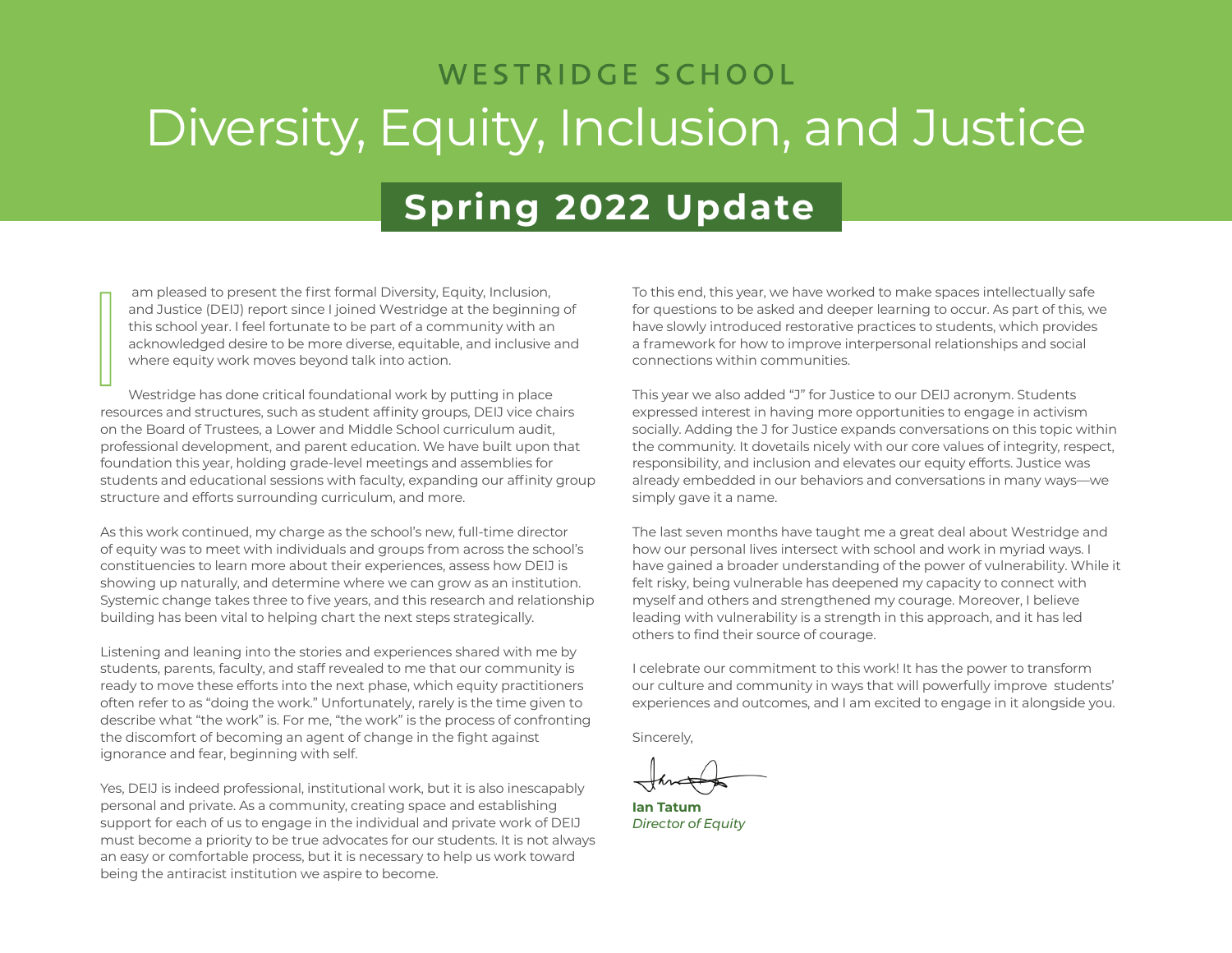### **FOUNDATION FOR**

## DEIJ & Anti-Racist Work

*Since the summer of 2020 when Westridge embarked on a serious review of institutional culture and practices and committed to becoming an anti-racist institution, many foundational elements have been put in place. They range from forming student, parent, and employee groups and launching a multi-year curriculum and data review process to expanding support for students and funding for DEIJ and hiring trained, professional staff.* 

*Our work to understand and expand diversity in all its forms, including racial, ethnic, socio-economic, neurological, and gender, and to create an equitable and inclusive environment to support all community members, is an ongoing process. This report provides a snapshot of recent work. To learn more about our foundational DEIJ efforts, please refer to prior updates at [www.Westridge.org/DEIJ.](http://www.Westridge.org/DEIJ)* 

#### **DEIJ TEAM DEVELOPMENT**

The addition of Director of Equity Ian Tatum this year created the opportunity to formalize our core DEIJ team. Mr. Tatum has provided mentorship for Deans of Student Voices Amber Rodriguez '01 and Tamara Jaffe '08 and partnered with them to strengthen DEIJ efforts this year.

#### **ENDOWMENT FUND TO SUPPORT DEIJ AT WESTRIDGE**

In October, a fundraising campaign was launched to honor Head of School Elizabeth J. McGregor upon her retirement in June of this school year. Proceeds from The Elizabeth J. McGregor Endowment Fund will support DEIJ programming in recognition of McGregor's long-term commitment to these issues at Westridge and the institutions she served prior to joining our community. At publishing of this report, more than \$900,000 of the initial \$1 million goal had been raised.

#### **PARENT SURVEY**

In September the school conducted its first DEIJ parent survey. 70% of parents reported to be in the "Growth" or "Learning Zone" and 30% reported being in the "Fear or Unknown Zone." Information from the survey is being used to develop plans and programming.

#### **TRANSLATION CAPABILITIES**

Capabilities for written and closed-caption translations of key parent communications into simplified and traditional Chinese have been expanded, which has been especially important for pandemic communications and online parent meetings. This allows parents to have more nuanced and immediate access to critical school information.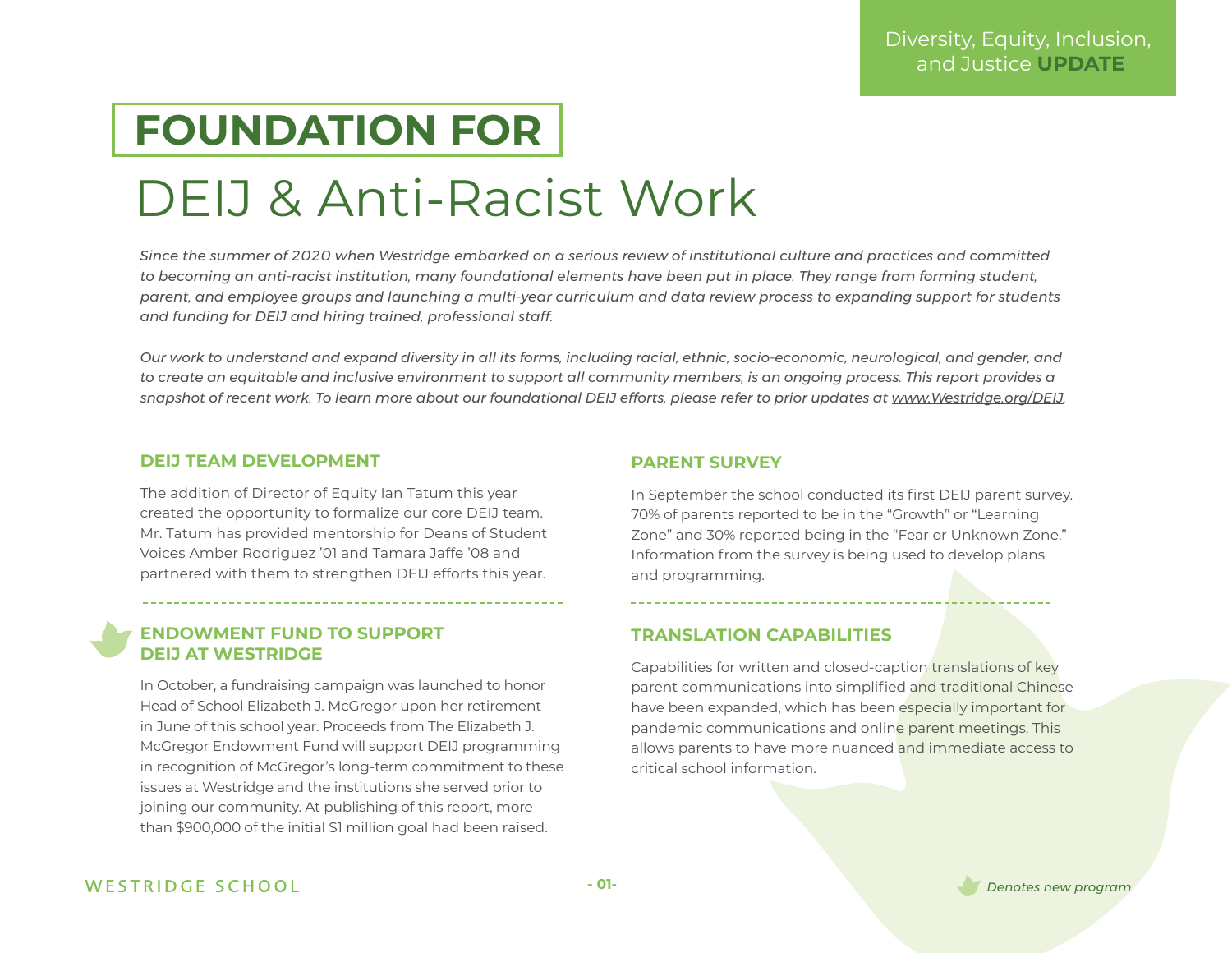## Curriculum Review

#### **ADVANCED COURSES**

A great deal of time was devoted this year to the development of the school's Advanced Courses program. Over the next three years, Westridge will replace AP courses with rigorous, innovative courses, developed by Westridge faculty and guided by the school's core value of inclusivity and vision of preparing students to lead lives of meaning, contribution, and impact. This change has many curricular benefits, including greatly expanding opportunities for a range of voices and perspectives to be represented in courses and for a broader range of learning styles to be [supported. \(For more information visit www.Westridge.org/](http://www.Westridge.org/advancedcourses) advancedcourses.)

#### **ACADEMIC LEADERSHIP**

Academic leadership has continued its work with Dr. Kristi Woods '78 to examine the school's culture of teaching and learning to expand pedagogical practices to be more inclusive and provide equity of access and opportunity.

#### **MID-ATLANTIC EQUITY CONSORTIUM (MAEC) EQUITY AUDIT**

In April, all faculty members took a version of the Mid-Atlantic Equity Consortium Equity Audit that had been tailored to be more relevant to our school and program. The audit examines policies, programs, and practices that directly or indirectly impact students or staff relative to their race, ethnicity, gender, national origin, color, disability, age, sexual orientation, sexual identity, religion, or other socio-culturally significant factors.

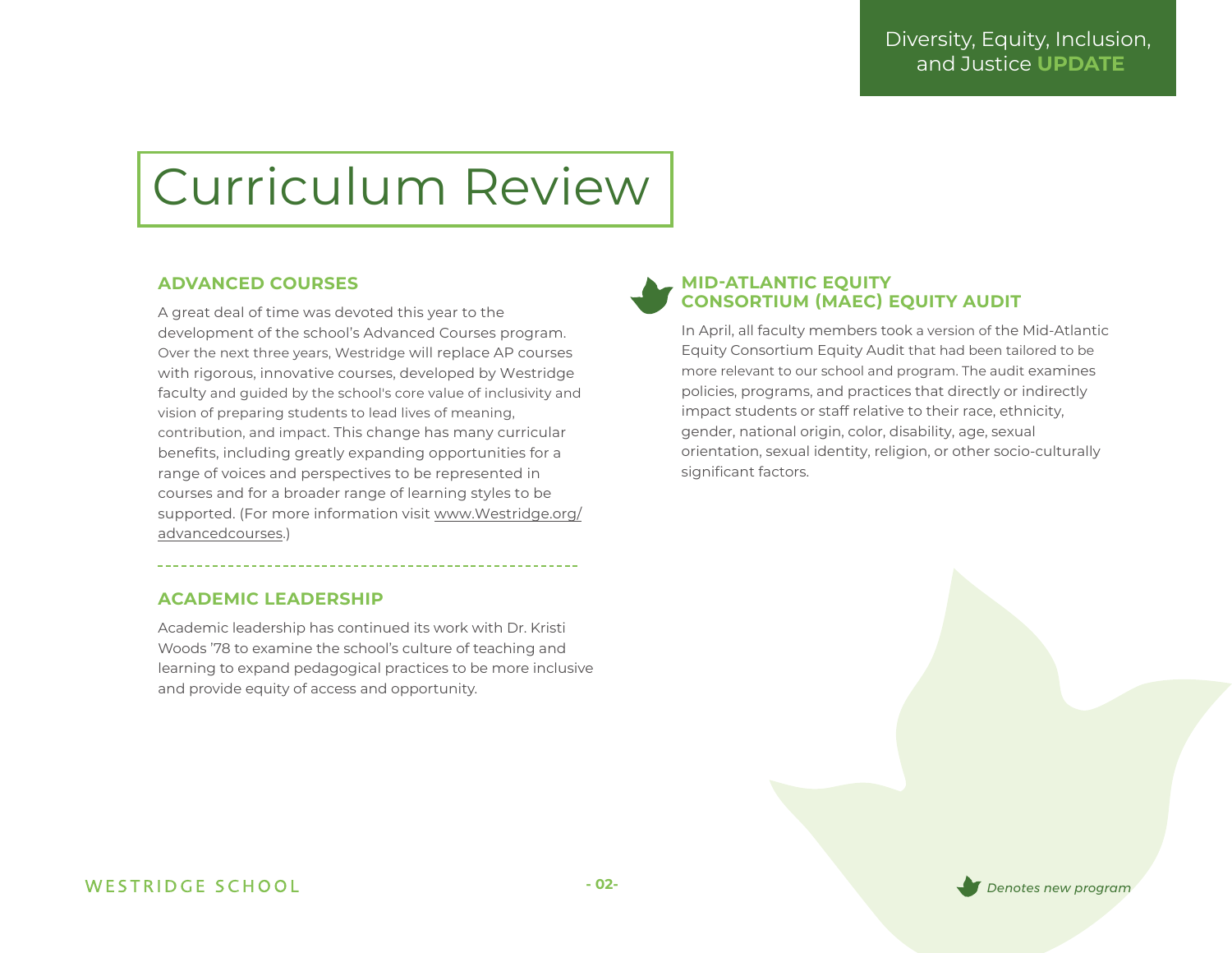## Education & Programming/Students

#### **STUDENT LEADERSHIP TRAINING**

Before school started in the fall, the DEIJ Team provided leadership training to Upper School affinity group leaders and students in other Upper School leadership groups. Topics included the roles and responsibilities of student leaders and how to balance leadership responsibilities with the school demands. In addition, a meeting was held in December with the Student Action Council on the topic of "Student Voice in the work of DEIJ."

#### **ASSEMBLIES & TALKS**

- **• September**: Hair Love
- **• December**: LatinXellence with alumnae guest speaker Vanessa Delgado '95
- **• January**: Historical Harmonies—Sounds of the Silence with guest speaker Kwame Young (in honor of Dr. Martin Luther King Jr.)
- **• March**: Lunch Talk for Asian American and Black Student Union affinity groups with Bianca Mabute-Louie '08, recipient of the 2022 Westridge Young Alumnae Award
- **• April**: Student Voices Collaboration with Allies of Disabled Students; and Lift Every Voice and Sing assembly and Literature Conference, a project of the Perspectives in Literature: Listening to Black Women classes.

### **LUNCHES WITH MR. TATUM**

This fall the first of optional, drop-in lunches with Mr. Tatum were held for Lower and Middle School students in separate sessions for each division. Students interested in getting to know Mr. Tatum, his work, and discussing DEIJ topics could join and share what they are curious about. After spring break the program expanded to the Upper School.

#### **AFFINITY & ALLIANCE GROUPS**

- **•** The Middle School JEDI Club (Justice, Equity, Diversity, and Inclusion) launched in the fall offering a space for open discussion about DEIJ topics and issues and experiences raised by club members. The DEIJ team helps students talk through issues, understand others' perspectives, and know what to do when they face challenging situations.
- **•** An Affinity Group Fair held in March reintroduced affinity groups to the Middle School after several years without them. JEDI Club members discussed and selected the groups (Latinx, African American/Black, Asian American, and LBGTQIA Alliance). The first meetings took place in April.

#### WESTRIDGE SCHOOL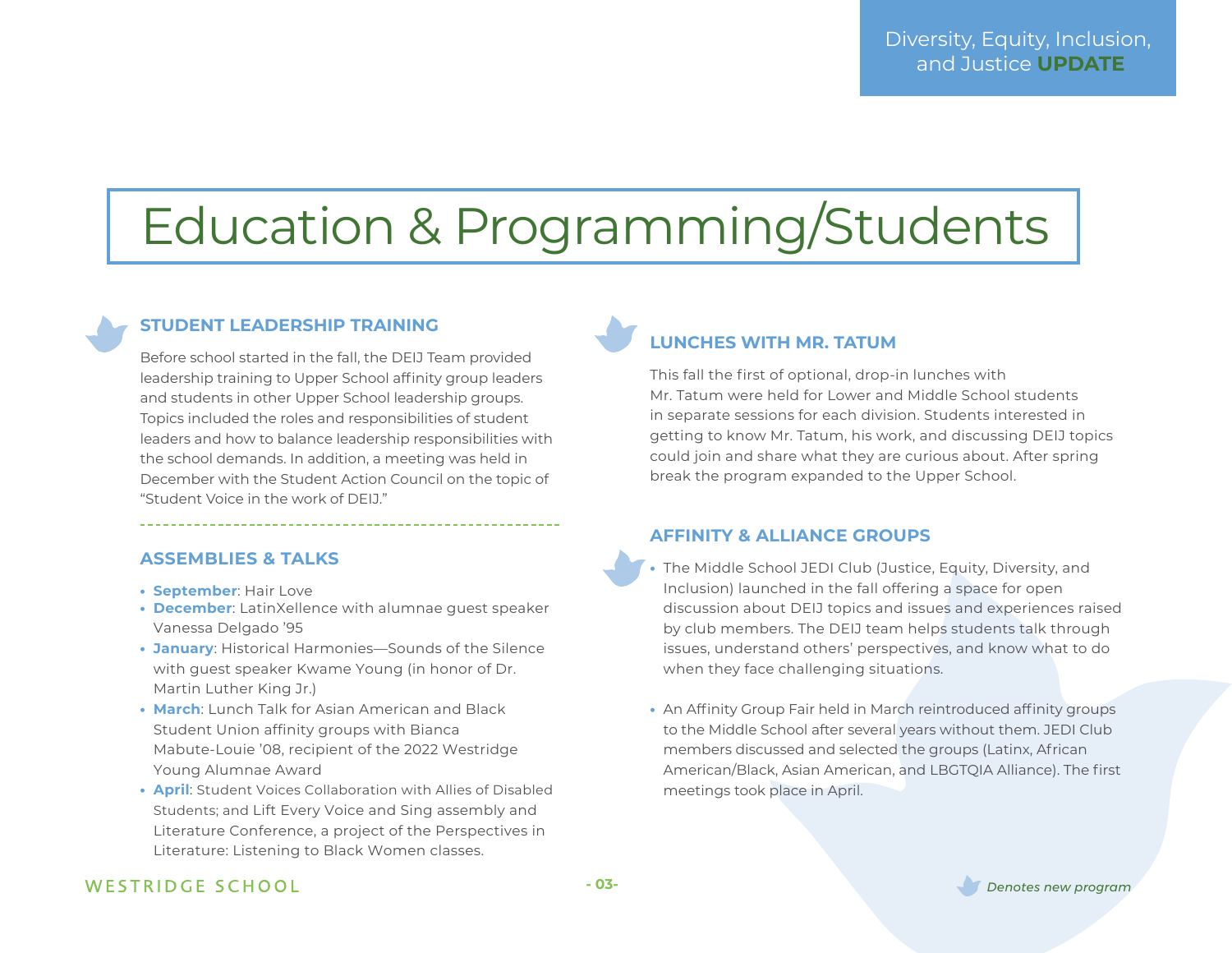### Education & Programming/Students

- **•** In the Upper School, DEIJ staff is conducting a holistic review of the affinity group program to see how students can be better supported. In a first step, beginning next year all Upper School affinity group heads will take the Student Voices elective course to ensure all receive formal training and have time dedicated to the work of their affinity group.
- **•** Three new Upper School affinities were formed this year: MENA (Middle Eastern & North African), Armenian, and Christian. (While there have been Christian affinities in the past, because the groups are formed each year based on student interest, it has been dormant recently.)

#### **STUDENT DIVERSITY LEADERSHIP CONFERENCE (SDLC)**

Six students attended the Student Diversity Leadership Conference in December. Hosted by the National Association of Independent Schools, SDLC is an annual multiracial and multicultural event for Upper School student leaders that helps participants develop cross-cultural communication skills, design effective strategies for social justice practice through dialogue and the arts, and learn the foundations of allyship and networking principles.

#### **REVIEW OF TRADITIONS/LUNAR NEW YEAR**

As part of ongoing work to improve equity and inclusion in school traditions and ensure they better respect our student populations, the Lunar New Year holiday was added to official school holidays beginning this February.

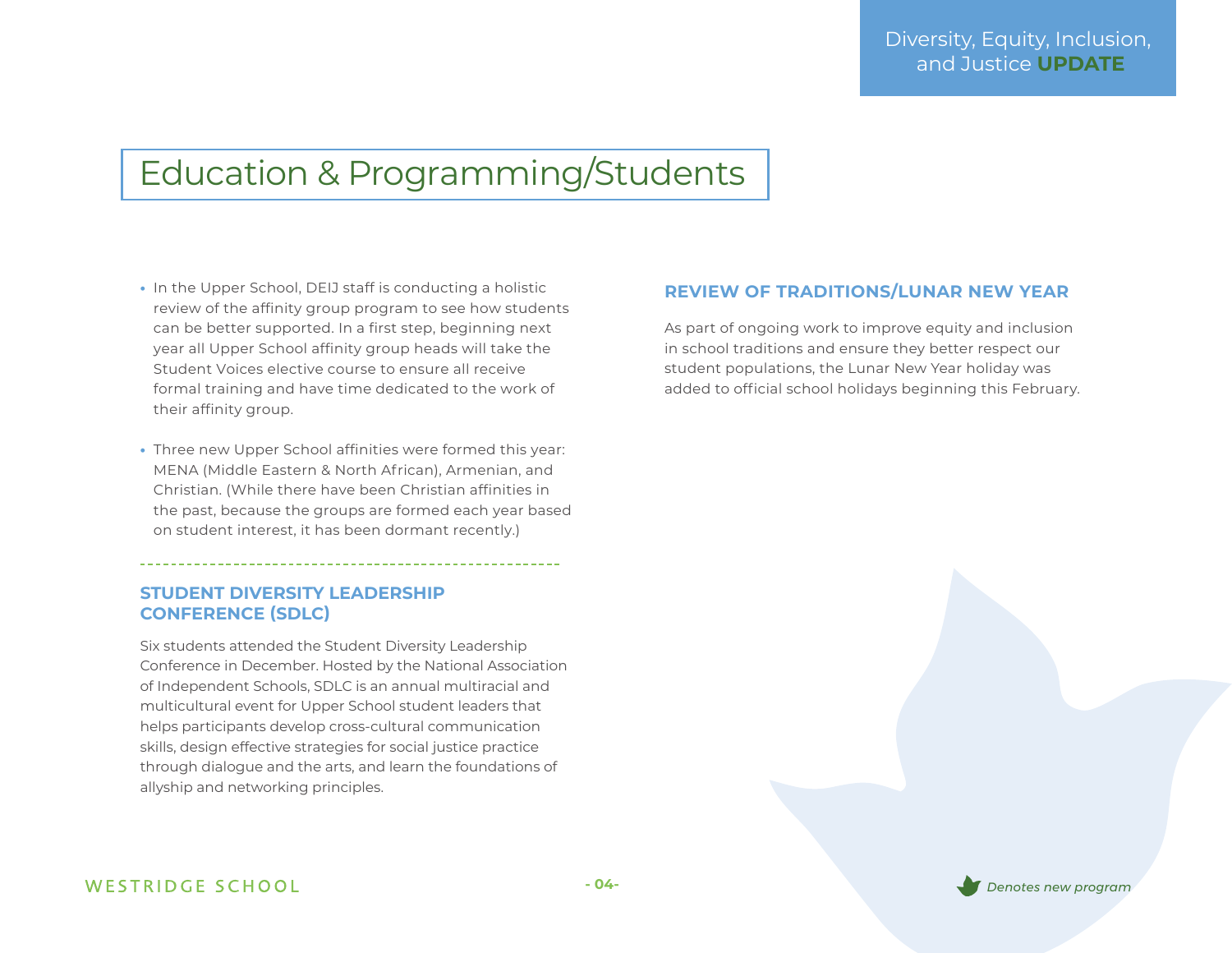## Education & Programming/ Employees & Board

#### **PRESENTATIONS AND FORUMS**

- **•** Opening Days All Employee Professional Development: Collective Steps Toward Creating an Inclusive and Antiracist Community (August)
- **•** DEIJ Overview for Board of Trustees (September)
- **•** All Employee Meeting: DEIJ: What Are You Carrying? Unpacking Our Knapsacks (September)
- **•** School Committee of Board of Trustees Meeting: DEIJ Reflections—Pathways to Understanding and Growth (January)
- **•** All Employee MAEC Survey: In May, all employees will take the second portion of the Mid-Atlantic Equity Consortium Equity Audit, which focuses on school culture and climate.

#### **POCC & WHITE PRIVILEGE CONFERENCE**

Nine faculty and staff members attended POCC (the National Association of Independent School's annual People of Color Conference) and five people attended March's White Privilege Conference. Held online, the events provide opportunities to expand knowledge of diversity as well as to affirm personal identities and increase understanding of individual and group privilege.

#### **INTERNATIONAL INSTITUTE OF RESTORATIVE PRACTICES**

At the end of March, Mr. Tatum and Lower & Middle School Director Zanita Kelly attended the International Institute of Restorative Practices (IIRP). Among other programs, IIRP provides professional development to help educators expand restorative practices skills in order to:

- **•** Create a positive learning environment and school culture
- **•** Address social problems
- **•** Respond when harm occurs
- **•** Set high expectations while being supportive
- **•** Provide direct feedback and ask questions that foster accountability

Relationship is a core principle of restorative practices and is central to building community.

#### WESTRIDGE SCHOOL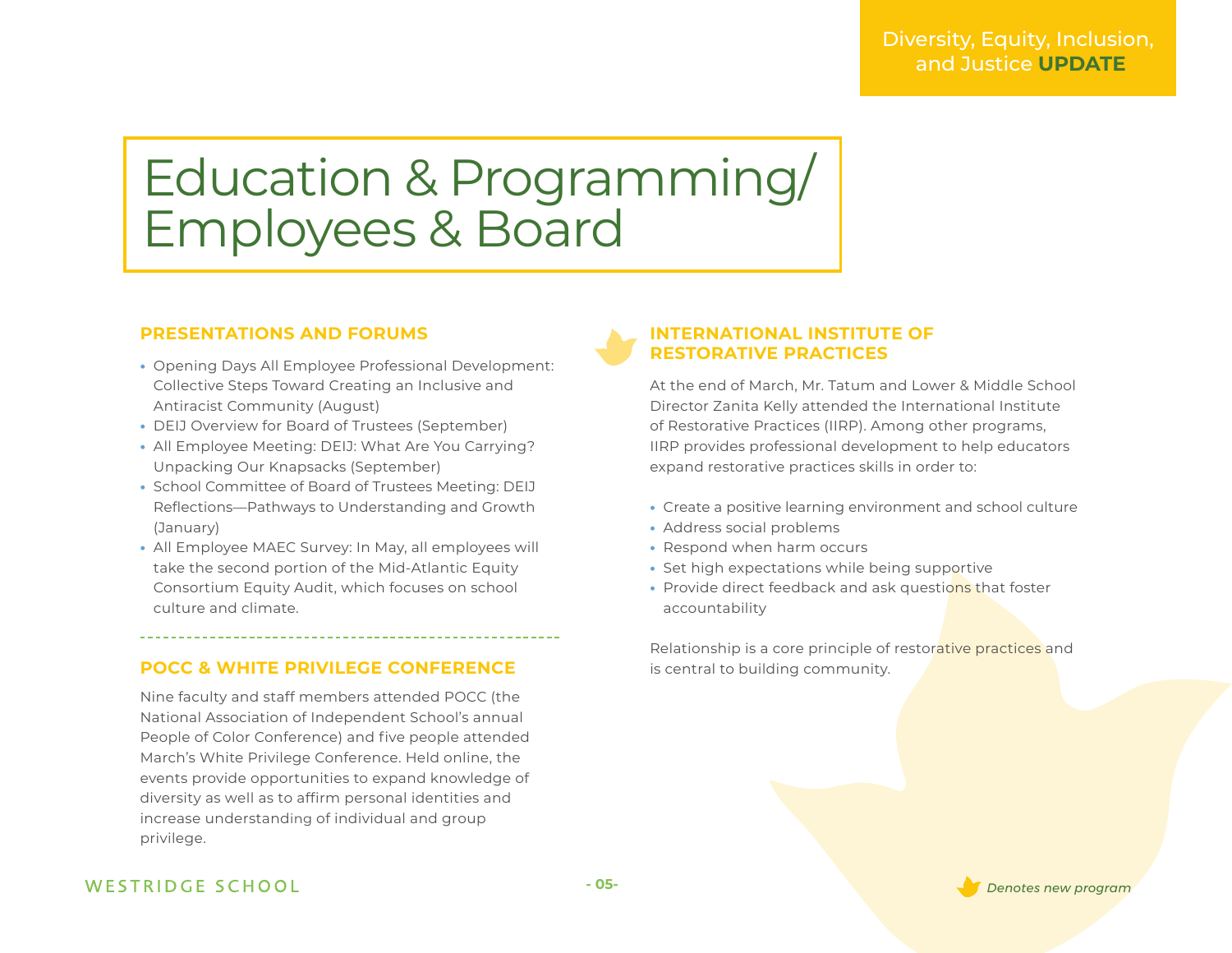### Education & Programming/ Parents & Alumnae

#### **WESTRIDGE PARENT ASSOCIATION MEETING PRESENTATION: (SEPTEMBER)**

The main topic of the first WPA meeting of the year was DEIJ, centering on a presentation by Mr. Tatum entitled "DEIJ: Head, Heart, and Habit."

#### **PARENTS OF STUDENTS WITH NEURODIVERSITY AFFINITY GROUP**

This group was formed in December to provide a space to connect, talk, and learn for parents who have students with different learning profiles. Meetings to date have featured Westridge learning support specialists Tami Millard and Susie Murdock and Tiffanie Hoang, educational therapist at the Center for Connection, talking about the process for receiving a learning profile and accommodations at Westridge.

#### **WESTRIDGE ASIAN AMERICAN CULTURE AND HERITAGE GROUP (WAACH)**

Following last spring's listening sessions, a group of parent leaders has been in discussions with the school this year about what forms of programming and support they wish to see for Westridge families who identify as Asian, Pacific Islander, or South Asian Americans. ln April, the Westridge Asian American Culture & Heritage Group was formed. They hosted an inaugural gathering, a family picnic and a parent education session focused on anti-Asian hate. In May, Dawn Lee Tu, an equity and social justice strategist and educator, will return to Westridge to meet with WAACH families. The discussion will focus on how parents can support students in conversations related to DEIJ and how parents can communicate their needs to the school.

**- 06-** *Denotes new program*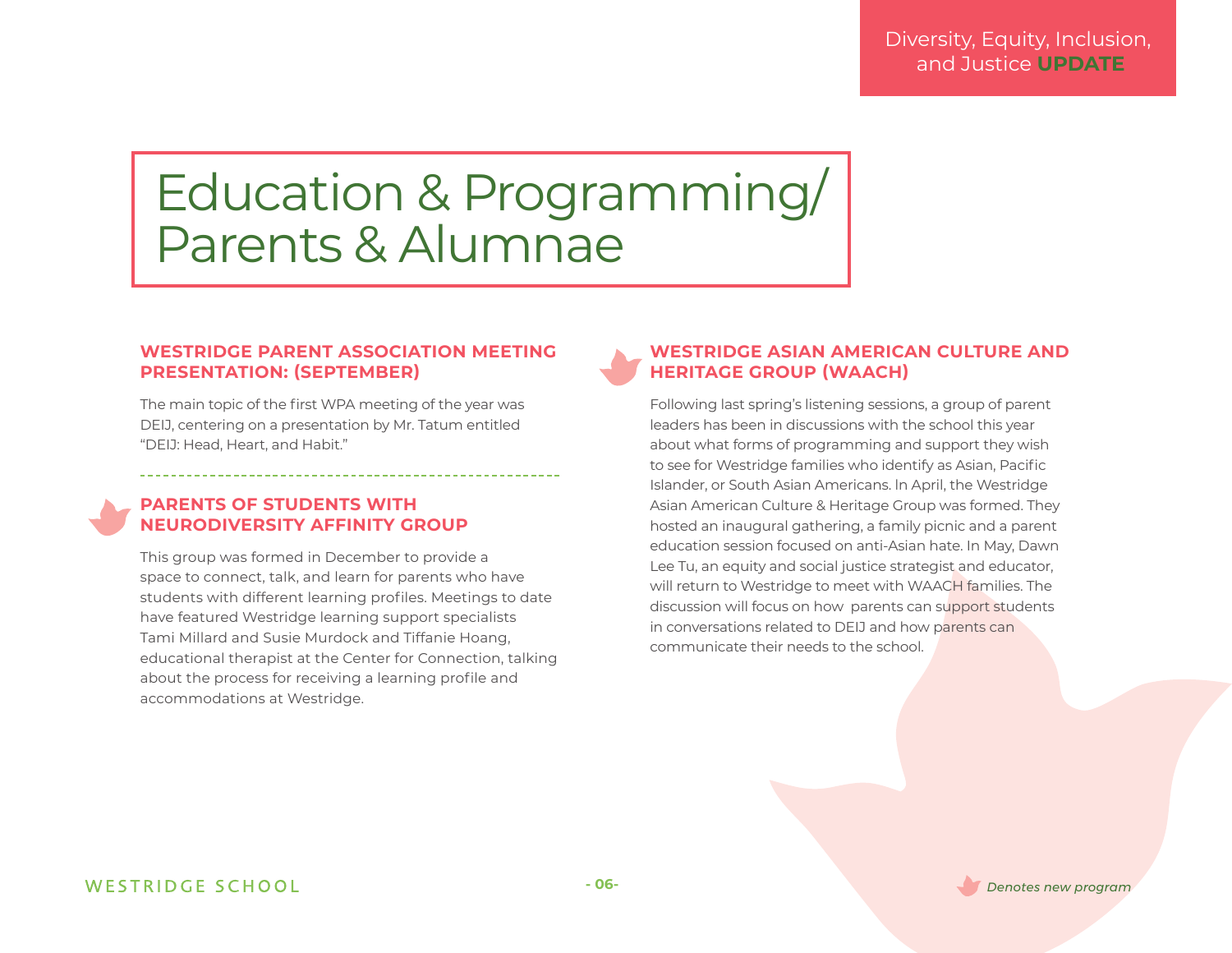### Education & Programming/Parents & Alumnae

#### **COMUNIDAD LATINX**

This group, which was formed in the spring of 2021, has hosted several social events this year and in March hosted Navigating the College Experience, a conversation led by Latinx alumnae in which Latinx parents and students could share concerns, ask questions, and seek information unique to the Latinx college experience.

#### **STUDENTS AT WESTRIDGE OF AFRICAN HERITAGE GROUP (SWAHG)**

After several years of online activities, SWAHG families held an in-person get-together in February including athletics, community connection, a guided Black History Month STEM activity, and a SWAHG-themed paint project.

#### **ALUMNAE DEIJ COMMITTEE & ALUMNAE AFFINITY GROUPS**

In their first year, these groups have focused on supporting current families during the college counseling process with language support and cultural conversations and providing speakers for Upper School affinity group meetings. These included four alumnae speakers and teaming with Comunidad Latinx and the faculty advisor of the student Latinx Affinity on the above mentioned Navigating the College Admission Experience event.

**- 07-** *Denotes new program*